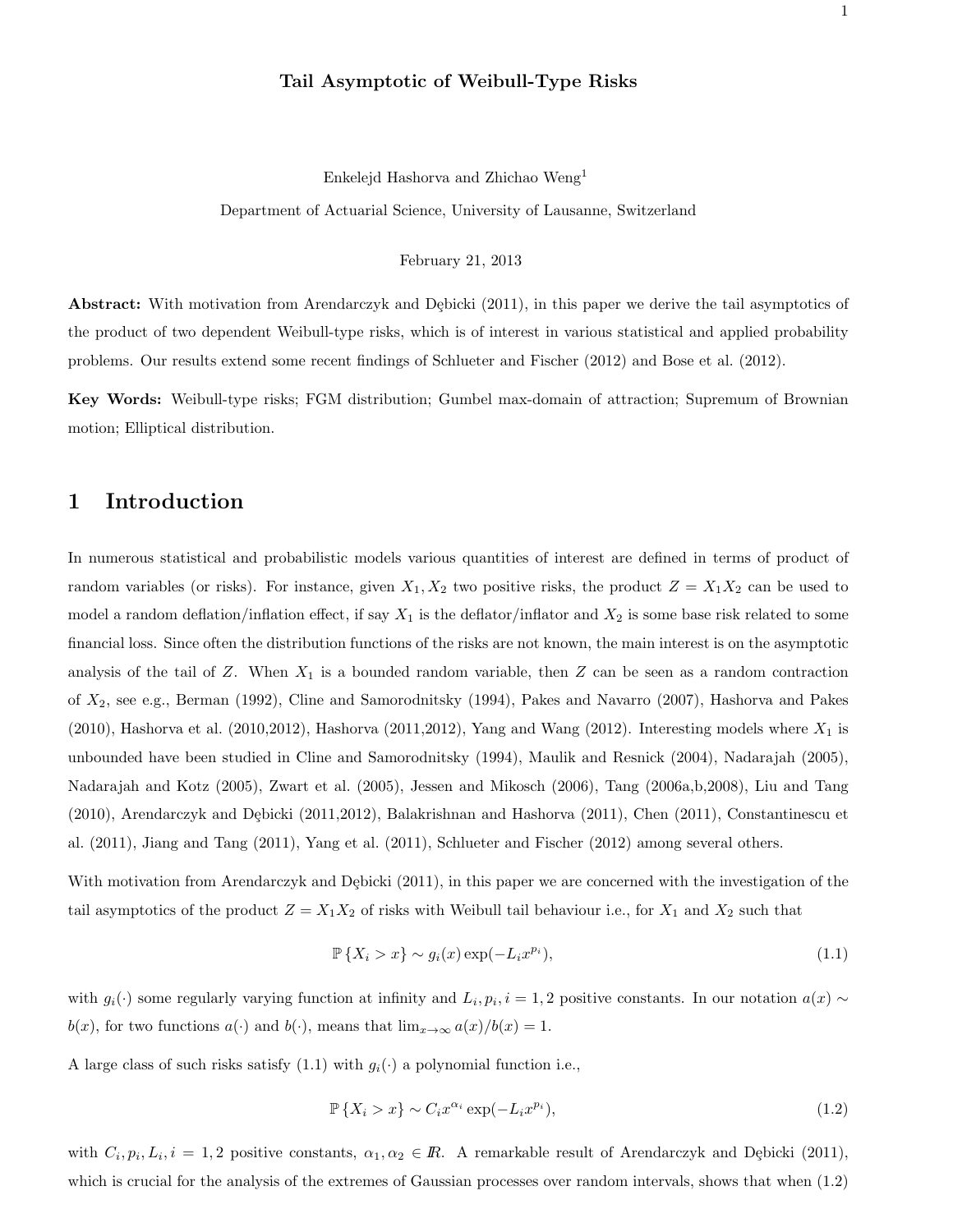holds, then

$$
\mathbb{P}\left\{Z > x\right\} \sim \left(\frac{2\pi p_2 L_2}{p_1 + p_2}\right)^{\frac{1}{2}} C_1 C_2 A^{\frac{p_2}{2} + \alpha_2 - \alpha_1} x^{\frac{2p_2 \alpha_1 + 2p_1 \alpha_2 + p_1 p_2}{2(p_1 + p_2)}} \exp\left(-B x^{\frac{p_1 p_2}{p_1 + p_2}}\right),\tag{1.3}
$$

with

$$
A = \left[ (p_1 L_1) / (p_2 L_2) \right]^{1/(p_1 + p_2)} \text{ and } B = L_1 A^{-p_1} + L_2 A^{p_2}.
$$
 (1.4)

Clearly, also Z is Weibull-type risk, and thus (1.3) shows the closure property for the product of such risks.

The main goal of this paper is to investigate the tail asymptotics of Z for Weibull-type risks allowing further for the risks to be dependent. In various theoretical problems and applications independence assumption is not tenable. Particular examples of the dependence structure assumed in this paper are risks with bivariate Fairly-Gumbel-Morgenstern (FGM) distribution. We also show by considering the special case that  $X_1$  and  $X_2$  are jointly Gaussian, that the dependence structure is crucial for the tail asymptotic of Z.

Our findings are of interest in various probabilistic models, for instance our Corollary 2.2 subsumes Theorem 1 in Bose et al. (2012) which is crucial for dealing with the spectral radius of random k-circulants; in particular that result implies the closure property of independent Weibull-type risks with respect to product. Our first application deals with the supremum of Brownian motion over random time interval. In the second application we extend the findings of Schlueter and Fischer (2012) which concern the calculation of the weak tail dependence coefficient of elliptical generalized hyperbolic distribution.

Outline of the rest of the paper: Section 2 presents the main findings of this contribution. In Section 3 we give two applications, followed by Section 4 where all the proofs are displayed.

# 2 Main Results

In this section both risks  $X_1 \sim F_1$  and  $X_2 \sim F_2$  are positive and satisfy (1.1) with  $p_i, L_i$  positive constants, and  $g_i$  regularly varying at infinity with index  $\alpha_i$ ,  $i = 1, 2$ . Their dependence structure is modeled by a tractable conditions, namely we shall assume that for some positive measurable function  $c(\cdot, \cdot)$  and some constants  $K_1 > 0$ ,  $K_2 > 0, \beta_1, \beta_2 \in \mathbb{R}$ 

$$
\mathbb{P}\left\{X_1 > x/y | X_2 = y\right\} = \mathbb{P}\left\{X_1 > x/y\right\} c(x, y) \quad \text{and} \quad K_1 x^{\beta_1} \le c(x, y) \le K_2 x^{\beta_2} \tag{2.1}
$$

are satisfied for all x large and any  $y > 0$  and further

$$
\lim_{x \to \infty} \sup_{y \in [a_1 w_x, a_2 w_x]} \left| c(x, y) - D x^{q_1} y^{q_2 - q_1} \right| = 0 \tag{2.2}
$$

holds for some constants  $D > 0, 0 < a_1 < a_2, q_1, q_2 \in \mathbb{R}$  and  $w_x = x^{\frac{p_1}{p_1 + p_2}}$ .

**Theorem 2.1.** Let  $X_1$  and  $X_2$  be two dependent risks as above such that both  $g_1, g_2$  are ultimately monotone. If  $condition (2.1) and (2.2) hold, then$ 

$$
\mathbb{P}\left\{Z>x\right\} \sim D\left(\frac{2\pi p_2 L_2}{p_1 + p_2}\right)^{\frac{1}{2}} A^{\frac{p_2}{2} + q_2 - q_1} x^{\frac{2p_2 q_1 + 2p_1 q_2 + p_1 p_2}{2(p_1 + p_2)}} g_1(z_x^{-1}x) g_2(z_x) \exp\left(-Bx^{\frac{p_1 p_2}{p_1 + p_2}}\right),
$$

with  $z_x = Ax^{p_1/(p_1+p_2)}$  and A and B given by (1.4).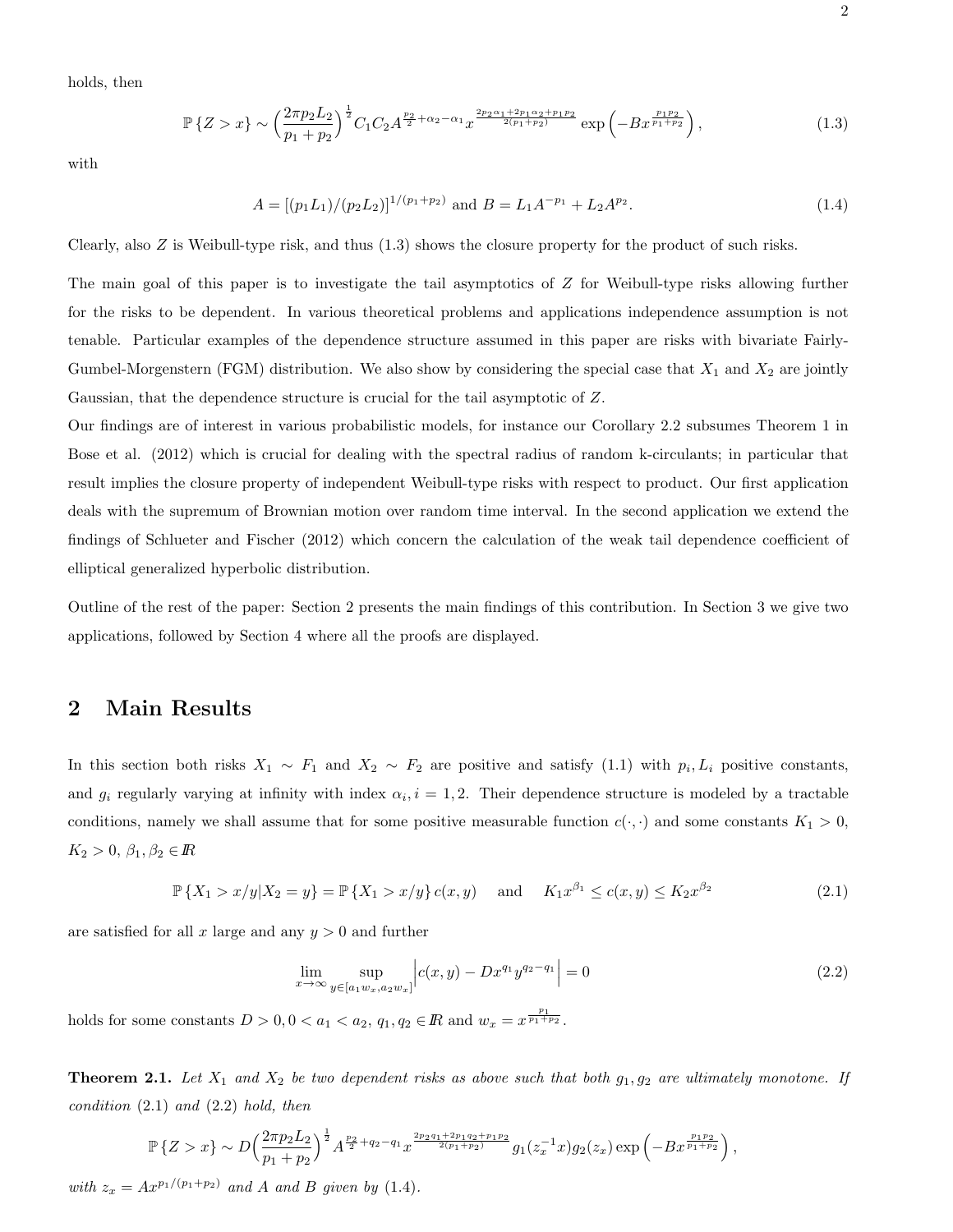**Corollary 2.2.** Under the conditions of Theorem 2.1, and  $X_1, X_2$  are independence, then

$$
\mathbb{P}\left\{Z > x\right\} \sim \left(\frac{2\pi p_2 L_2}{p_1 + p_2}\right)^{\frac{1}{2}} A^{\frac{p_2}{2}} x^{\frac{p_1 p_2}{2(p_1 + p_2)}} g_1(z_x^{-1} x) g_2(z_x) \exp\left(-Bx^{\frac{p_1 p_2}{p_1 + p_2}}\right). \tag{2.3}
$$

If additionally  $X_1$  possess a positive pdf  $h_1$  which is bounded and ultimately decreasing, then the pdf h of Z satisfies

$$
h(x) \sim L_1 p_1 A^{-p_1} x^{\frac{p_1 p_2}{p_1 + p_2} - 1} \mathbb{P} \{ Z > x \}, \qquad (2.4)
$$

provided that  $h_1(x) = (1 + o(1))L_1p_1x^{p_1-1} \mathbb{P} \{X_1 > x\}.$ 

Bose et al.  $(2012)$  derived in their Theorem 1 the tail asymptotics of the product of n independent unit exponential random variables. The above corollary extends Theorem 1 of the aforementioned paper to the product of independent Weibull-type risks with common parameters L and p and g being ultimately monotone. In fact, if  $X_i \sim F_i$ , i  $1, \dots, m$  are independent positive random variables such that (1.2) holds with  $C, p, L$  positive constants,  $\alpha \in \mathbb{R}$ , then Theorem 1 of the aforementioned paper can be generalised to the following statement

$$
\mathbb{P}\left\{\prod_{i=1}^{m}X_{i} > x\right\} \sim m^{-\frac{1}{2}} (2\pi L)^{\frac{m-1}{2}} C^{m} x^{\frac{2m\alpha + (m-1)p}{2m}} \exp\left(-mLx^{\frac{p}{m}}\right),\tag{2.5}
$$

which is a direct implication of the result of  $(1.3)$  derived in Arendarczyk and Dębicki  $(2011)$ .

Remarks: a) Liu and Tang (2010) considers more general Weibull-type risks and establishes under weaker conditions than ours the subexponentiality of Z.

b) If  $K_1 = 0$  in condition (2.1), the lower bound of  $\mathbb{P}\{Z > x\}$  can be substituted by

$$
\mathbb{P}\left\{X_1 > x, X_2 > y\right\} \ge Kx^{\gamma_1}y^{\gamma_2}\mathbb{P}\left\{X_1 > x\right\}\mathbb{P}\left\{X_2 > y\right\} \tag{2.6}
$$

for all  $x, y$  large and some constants  $K > 0$ ,  $\gamma_1, \gamma_2 \in \mathbb{R}$ .

c) As can be seen from the proof of Theorem 2.1 (check in particular  $(4.1)$ ), the assumption that  $g_i, i = 1, 2$  is regularly varying can be slightly weakened to

$$
\lim_{\varepsilon \to 0} \lim_{u \to \infty} \frac{g_i((1+\varepsilon)u)}{g_i(u)} = 1, \quad \text{and } c_i u^{r_i} \le g_i(u) \le c_i^* u^{r_i^*},\tag{2.7}
$$

where the inequalities holds for all large u with constants  $c_i > 0$ ,  $r_i, r_i^* \in \mathbb{R}$ ,  $i = 1, 2$ .

d) The constants appearing in the conditions  $(2.1)$  and  $(2.2)$  do not explicitly show in the tail asymptotics of Z. Our dependence model implied by the aforementioned conditions is quite restrictive. As shown below in Example 3, complete different results are obtained if we drop some restrictions on the joint dependence of  $X_1$  and  $X_2$ .

We present next three examples.

**Example 1.** Let  $X_i$ ,  $i = 1, 2, \dots, m$  be Gamma distributed with scale  $\lambda$  and shape  $\alpha$  i.e.,

$$
\mathbb{P}\left\{X_i > x\right\} \sim \frac{x^{\alpha - 1}}{\lambda^{\alpha - 1} \Gamma(\alpha)} \exp(-x/\lambda)
$$

as  $x \to \infty$ . In view of (2.5), we have

$$
\mathbb{P}\left\{\prod_{i=1}^m X_i > x\right\} \sim \left(\frac{2^{m-1}\pi^{m-1}}{m\lambda^{m-1}}\right)^{\frac{1}{2}} \frac{1}{\lambda^{m\alpha-m}(\Gamma(\alpha))^m} x^{\frac{2m\alpha-m-1}{2m}} \exp\left(-\frac{m}{\lambda}x^{\frac{1}{m}}\right).
$$

Furthermore, by (2.4), we get for the pdf h of  $\prod_{i=1}^{m} X_i$ 

$$
h(x) \sim \frac{x^{\frac{1}{m}-1}}{\lambda} \mathbb{P}\left\{\prod_{i=1}^{m} X_i > x\right\}.
$$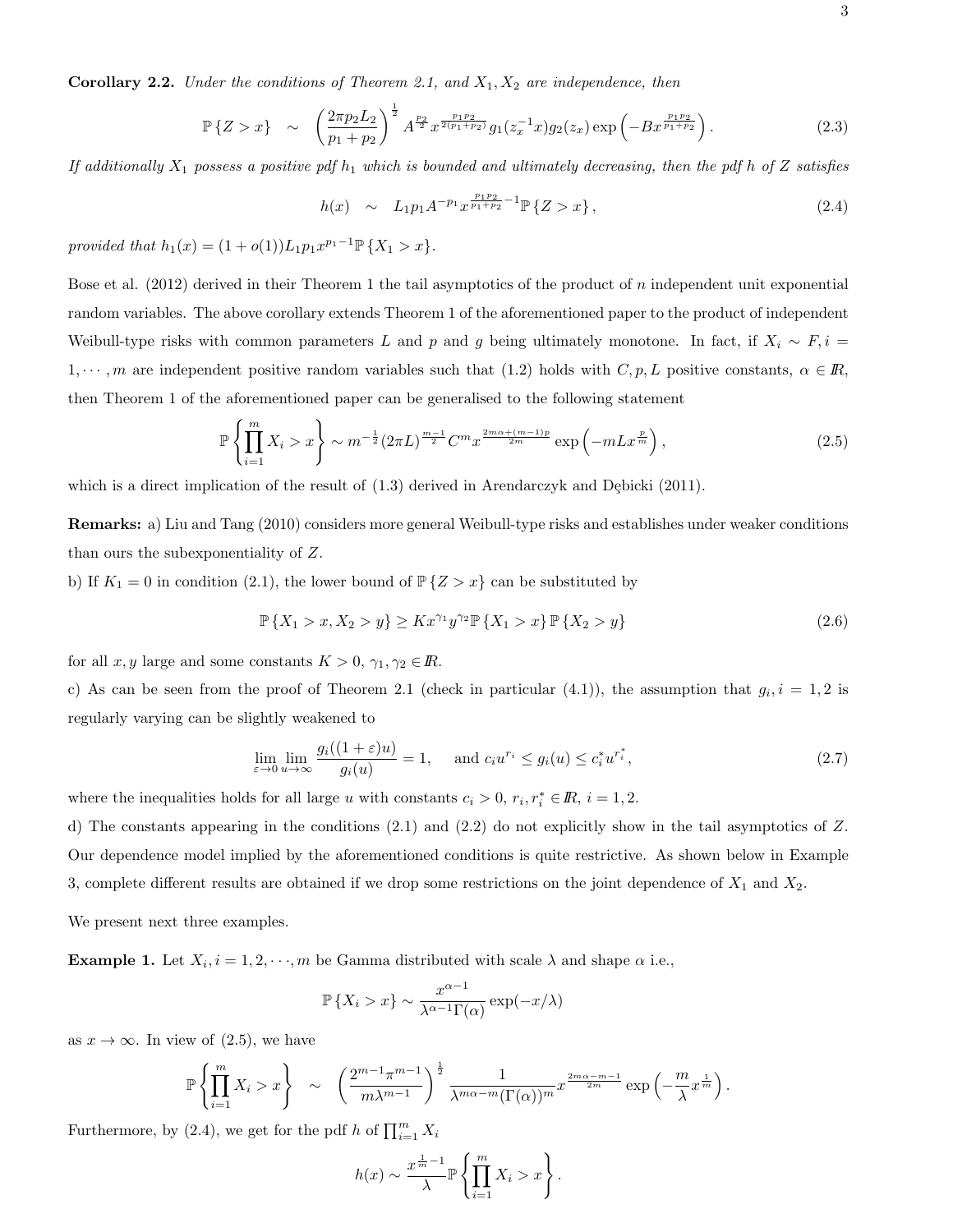**Example 2.** Let  $X_i \sim F_i$ ,  $i = 1, 2$  be two positive random variables such that (1.1) holds and  $g_1, g_2$  are ultimately monotone and regularly varying at infinity. We suppose that the joint distribution of  $X_1$  and  $X_2$  is FGM i.e., for  $\tau \in [-1,1],$ 

$$
\mathbb{P}\left\{X_1 \leq z_1, X_2 \leq z_2\right\} = F_1(z_1)F_2(z_2)(1 - \tau(1 - F_1(z_1))(1 - F_2(z_2))).
$$

Consequently,

$$
\mathbb{P}\left\{X_1>x/y|X_2=y\right\} = \overline{F}_1(x/y)(1+\tau F_1(x/y)(1-2F_2(y)))
$$

where

$$
1 - |\tau| \le 1 + \tau F_1(x/y)(1 - 2F_2(y)) < 1 + |\tau|,
$$

and

$$
\mathbb{P}\left\{X_1 > z_1, X_2 > z_2\right\} = \overline{F}_1(z_1)\overline{F}_2(z_2)(1 - \tau F_1(z_1)F_2(z_2)) \ge (1 - |\tau|)\overline{F}_1(z_1)\overline{F}_2(z_2).
$$

Hence both assumptions (2.1) and (2.6) are satisfied for FGM dependence. Further,

$$
\lim_{x \to \infty} \sup_{y \in [aw_x, a^{-1}w_x]} \left| (1 + \tau F_1(x/y)(1 - 2F_2(y))) - (1 - \tau) \right| = 0,
$$

hence the condition (2.2) holds with  $D = 1 - \tau$ . A direct application of Theorem 2.1 yields

$$
\mathbb{P}\left\{Z > x\right\} \sim (1-\tau)A^{\frac{p_2}{2}} \left(\frac{2\pi p_2 L_2}{p_1 + p_2}\right)^{\frac{1}{2}} x^{\frac{p_1 p_2}{2(p_1 + p_2)}} g_1(z_x^{-1}x) g_2(z_x) \exp\left(-Bx^{\frac{p_1 p_2}{p_1 + p_2}}\right). \tag{2.8}
$$

**Example 3.** Let  $X_i$ ,  $i = 1, 2$  be two standard Gaussian random variables with correlation coefficient  $\rho \in (-1, 1)$ . For this example the dependence function is different from that of FGM treated above. In particular condition (2.1) is not satisfied since the conditional distributions are Gaussian. After some straightforward calculations we obtain

$$
\mathbb{P}\left\{Z > x\right\} \sim \frac{1+\rho}{\sqrt{2\pi x}} \exp\left(-\frac{x}{1+\rho}\right). \tag{2.9}
$$

Note that when  $\rho = 0$ , then (2.9) follows directly by (1.3). The asymptotics in (2.9) shows that instead of B appearing in (2.8), the term  $1/(1 + \rho)$  which depends on the correlation coefficient  $\rho$  appears. Our dependence structure does not imply restrictions for B, hence the Gaussian case is clearly not covered by the dependence model assumed in Theorem 2.1.

### 3 Applications

Our first application deals with the supremum of Brownian motion on some random interval  $[0, \mathcal{T}]$ . It can be easily seen that our result can be extended for several Gaussian processes using the key findings of Arendarczyk and Dębicki (2011).

Assume that  $\mathcal T$  is almost surely positive with asymptotic tail behaviour given by (1.1) with some function  $g(\cdot)$  and positive constants  $L, p$ . If  $B(t), t \geq 0$  is a standard Brownian motion (mean 0, variance function t, and continuous sample paths), then for any  $x > 0$ , by the self-similarity property of Brownian motion we have

$$
\mathbb{P}\Big\{\sup_{t\in[0,\mathcal{T}]}B(t)>x\Big\}=\mathbb{P}\Big\{\mathcal{T}^{1/2}\sup_{t\in[0,1]}B(t)>x\Big\}\geq\mathbb{P}\Big\{B(\mathcal{T})>x\Big\}.
$$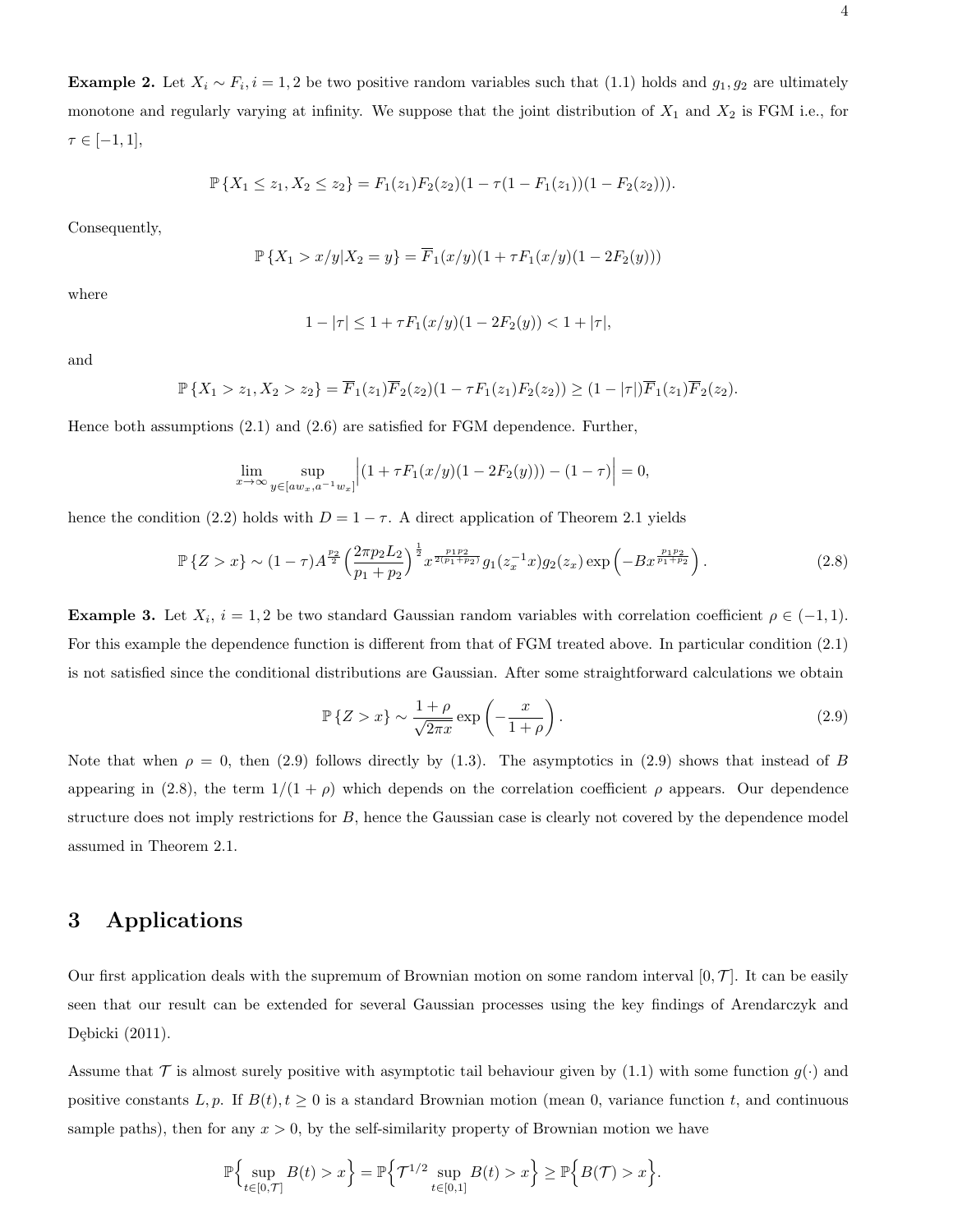Since  $\sup_{t\in[0,1]} B(t)$  has the same distribution as  $|B(1)|$ , if further  $g(\cdot)$  is ultimately monotone, applying Corollary 2.2 we obtain

$$
\mathbb{P}\left\{\sup_{t\in[0,\mathcal{T}]}B(t)>x\right\}\sim\left(\frac{2}{1+p}\right)^{\frac{1}{2}}g\left(Ax^{\frac{2}{1+p}}\right)\exp\left(-\left(\frac{1}{2A}+LA^{p}\right)x^{\frac{2p}{1+p}}\right),\tag{3.1}
$$

where  $A = (2Lp)^{-1/(1+p)}$ . For the special simple case  $g(x) = Cx^{\alpha}$  with C some positive constant the above claim is stated in Theorem 4.1 of Arendarczyk and Dębicki (2011).

Our second application is motivated by the recent paper Schlueter and Fischer (2012) which derives a formula for the weak tail dependence coefficient of elliptical generalized hyperbolic distribution (EGHD).

We shall consider below a bivariate elliptical random vector  $(X_1, X_2)$  with stochastic representation

$$
(X_1, X_2) \stackrel{d}{=} R(U_1, \rho U_1 + \sqrt{1 - \rho^2} U_2), \qquad \rho \in (-1, 1), \tag{3.2}
$$

where the positive random radius R is independent of  $(U_1, U_2)$  which is uniformly distributed on the unit circle of  $\mathbb{R}^2$ . The basic properties of elliptical random vectors are well-known, see e.g., Cambanis et al. (1981). Assume that the random radius R has distribution function G in the Gumbel max-domain of attraction (see e.g., Resnick (1987)) i.e.,

$$
\lim_{x \to \infty} \frac{1 - G(x + s/w(x))}{1 - G(x)} = \exp(-s), \qquad \forall s \in \mathbb{R}
$$

holds with some positive scaling function w, Hashorva (2007) obtained the exact asymptotic of tail probability of the bivariate elliptical vector

$$
\mathbb{P}\left\{X_1 > x, X_2 > x\right\} \sim \frac{\sqrt{c_\rho}}{2\pi} \frac{(1-\rho^2)^{\frac{3}{2}}}{(1-\rho)^2} \frac{1}{xw(\sqrt{c_\rho}x)} \mathbb{P}\left\{R > \sqrt{c_\rho}x\right\},\tag{3.3}
$$

where  $c_{\rho} = 2/(1 + \rho)$ .

For statistical modelling, calculation of the weak tail dependence coefficient is of particular interest. Hashorva (2010) derived the weak tail dependence coefficient of the elliptical distribution as

$$
\chi = 2\left(\frac{1+\rho}{2}\right)^{\theta/2} - 1,
$$

if

$$
\lim_{x \to \infty} \frac{w(cx)}{w(x)} = c^{\theta - 1}, \qquad \forall c > 0,
$$

holds for some  $\theta \in [0,\infty)$ . We extend the above results to bivariate scaled elliptical random vectors under the condition that the joint distribution of the random radius R and the scaling random variable S is the FGM distribution.

**Theorem 3.1.** Let  $(X_1, X_2)$  be a bivariate elliptical random vector with representation (3.2) and define  $Y_1$  =  $SX_1, Y_2 = SX_2$  with S some positive scaling random variable. Assume that both R and S satisfy (1.1) with  $g_1, g_2$ ultimately monotone, and have FGM distribution. If SR is independent of  $(U_1, U_2)$ , then we have

$$
\mathbb{P}\left\{Y_1 > x, Y_2 > x\right\} \sim (1-\tau)\frac{\left(1-\rho^2\right)^{\frac{3}{2}}}{\left(1-\rho\right)^2} \left(\frac{p_2 L_2}{2\pi (p_1+p_2)}\right)^{\frac{1}{2}} c_\rho^{1-\frac{p_1 p_2}{4(p_1+p_2)}} (p_1 L_1)^{-1} A^{\frac{p_2}{2}+p_1} x^{-\frac{p_1 p_2}{2(p_1+p_2)}} \times g_1\left(c_\rho^{\frac{p_2}{2(p_1+p_2)}} z_x^{-1} x\right) g_2\left(c_\rho^{\frac{p_1}{2(p_1+p_2)}} z_x\right) \exp\left(-B c_\rho^{\frac{p_1 p_2}{2(p_1+p_2)}} x^{\frac{p_1 p_2}{p_1+p_2}}\right),
$$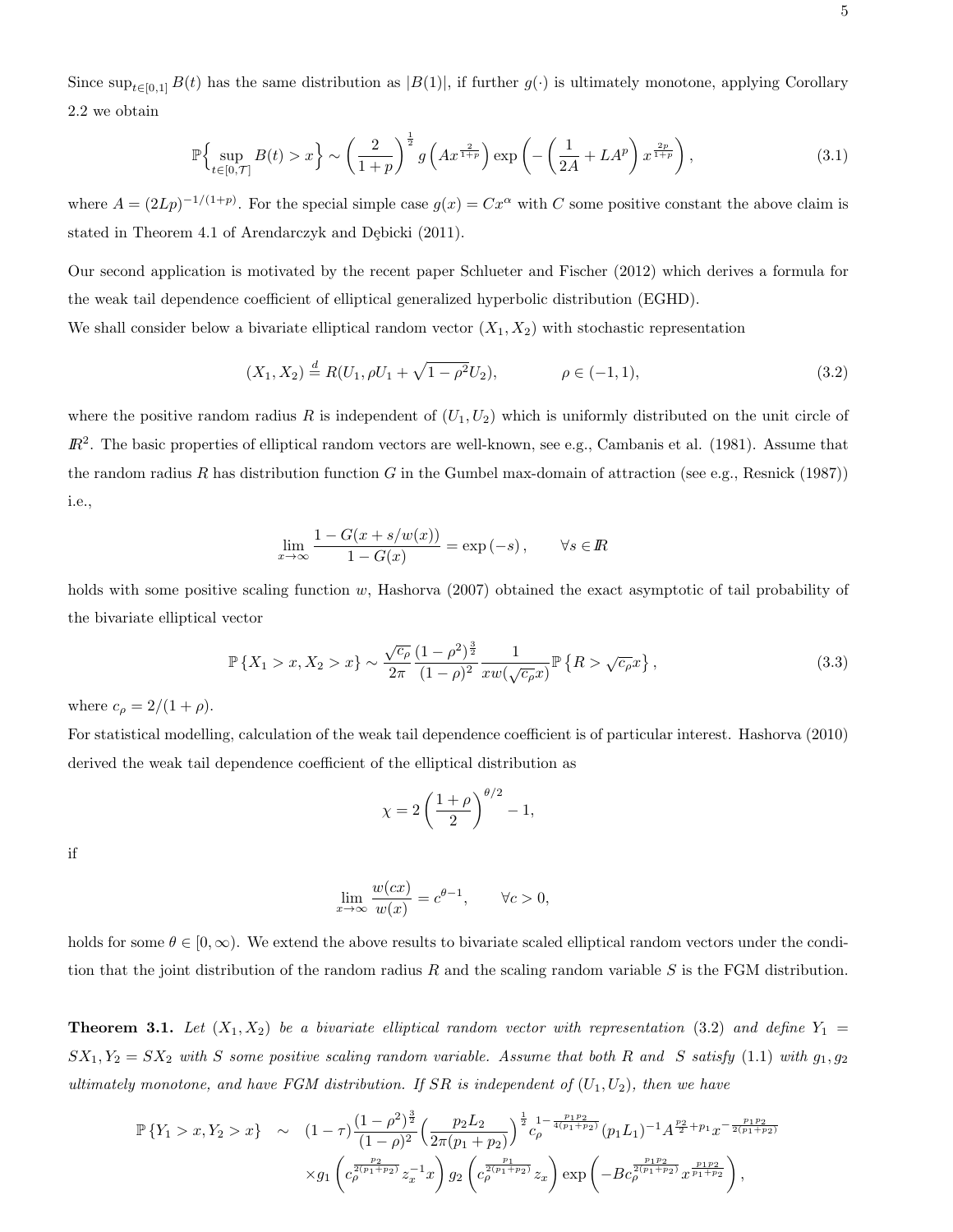$$
\chi=2\cdot\left(\frac{1+\rho}{2}\right)^{\frac{p_1p_2}{2(p_1+p_2)}}-1.
$$

Example 4. A canonical example of a bivariate scaled elliptical distribution is the EGHD, which is now widely used in finance (see e.g., Eberlein and Keller (1995) and McNeil et al. (2005)).

Let  $(Y_1, Y_2)$  be elliptical generalized hyperbolic random vector with stochastic representation

$$
(Y_1, Y_2) \stackrel{d}{=} (SX_1, SX_2),
$$

where  $(X_1, X_2)$  is a bivariate Gaussian random vector with correlation coefficient  $\rho$  and  $N(0, 1)$  components being independent of  $S<sup>2</sup>$  which has the generalized inverse Gaussian distribution i.e.,

$$
\mathbb{P}\left\{S > x\right\} \sim \frac{\left(\frac{\alpha^2}{\delta^2}\right)^{\frac{\lambda}{2}}}{2 \cdot \mathbf{K}_{\lambda}(\sqrt{\delta^2 \alpha^2})} \frac{2}{\alpha^2} x^{2\lambda - 2} \exp(-\alpha^2 x^2/2)
$$

$$
= c(\lambda, \delta^2, \alpha^2) \frac{2}{\alpha^2} x^{2\lambda - 2} \exp(-\alpha^2 x^2/2),
$$

where  $\mathbf{K}_{\lambda}$  denotes the modified Bessel function of the third kind (see Abramowitz and Stegun (1965), p. 355-494),  $\alpha > 0, \delta > 0$  and  $\lambda \in \mathbb{R}$ .

Schlueter and Fischer (2012) derived the weak tail dependence coefficient of EGHD by complex calculations. Now using Theorem 3.1, we immediately obtain the tail asymptotic behaviour and weak tail dependence coefficient for EGHD risks. Indeed, if  $(Y_1, Y_2)$  is an EGHD bivariate random vector defined as above, then Theorem 3.1 yields

$$
\mathbb{P}\left\{Y_1 > x, Y_2 > x\right\} \sim \frac{c(\lambda, \delta^2, \alpha^2)}{\sqrt{2\pi}} \frac{(1+\rho)^{3/2}}{(1-\rho)^{1/2}} \alpha^{-\lambda - \frac{3}{2}} c_\rho^{\frac{2\lambda+1}{4}} x^{\frac{2\lambda-3}{2}} \exp\left(-\alpha \sqrt{c_\rho} x\right) \tag{3.4}
$$

and the weak tail dependence coefficient is

$$
\chi = 2\left(\frac{1+\rho}{2}\right)^{\frac{1}{2}} - 1.
$$

Note that (3.4) is claimed (but the formula there is not correct) in Theorem 3 of the aforementioned paper.

# 4 Proofs

PROOF OF THEOREM 2.1 First by (2.1) we have (recall  $w_x = x^{\frac{p_1}{p_1+p_2}}$ )

$$
\mathbb{P}\{Z > x\} = \overline{H}(x) = \int_0^\infty c(x, y)\overline{F}_1\left(\frac{x}{y}\right) dF_2(y)
$$
  
\n
$$
\geq \int_{w_x}^\infty c(x, y)\overline{F}_1\left(\frac{x}{y}\right) dF_2(y)
$$
  
\n
$$
\geq K_1 \int_{w_x}^\infty x^{\beta_1} \overline{F}_1\left(\frac{x}{y}\right) dF_2(y)
$$
  
\n
$$
\geq K_1 x^{\beta_1} \overline{F}_1\left(xw_x^{-1}\right) \overline{F}_2(w_x).
$$

By the assumptions for some small  $a_1 > 0$  we obtain

$$
\int_0^{a_1w_x} \overline{F}_1\left(\frac{x}{y}\right) c(x,y) \,dF_2(y) \leq K_2 x^{\beta_2} \int_0^{a_1w_x} \overline{F}_1\left(\frac{x}{y}\right) dF_2(y)
$$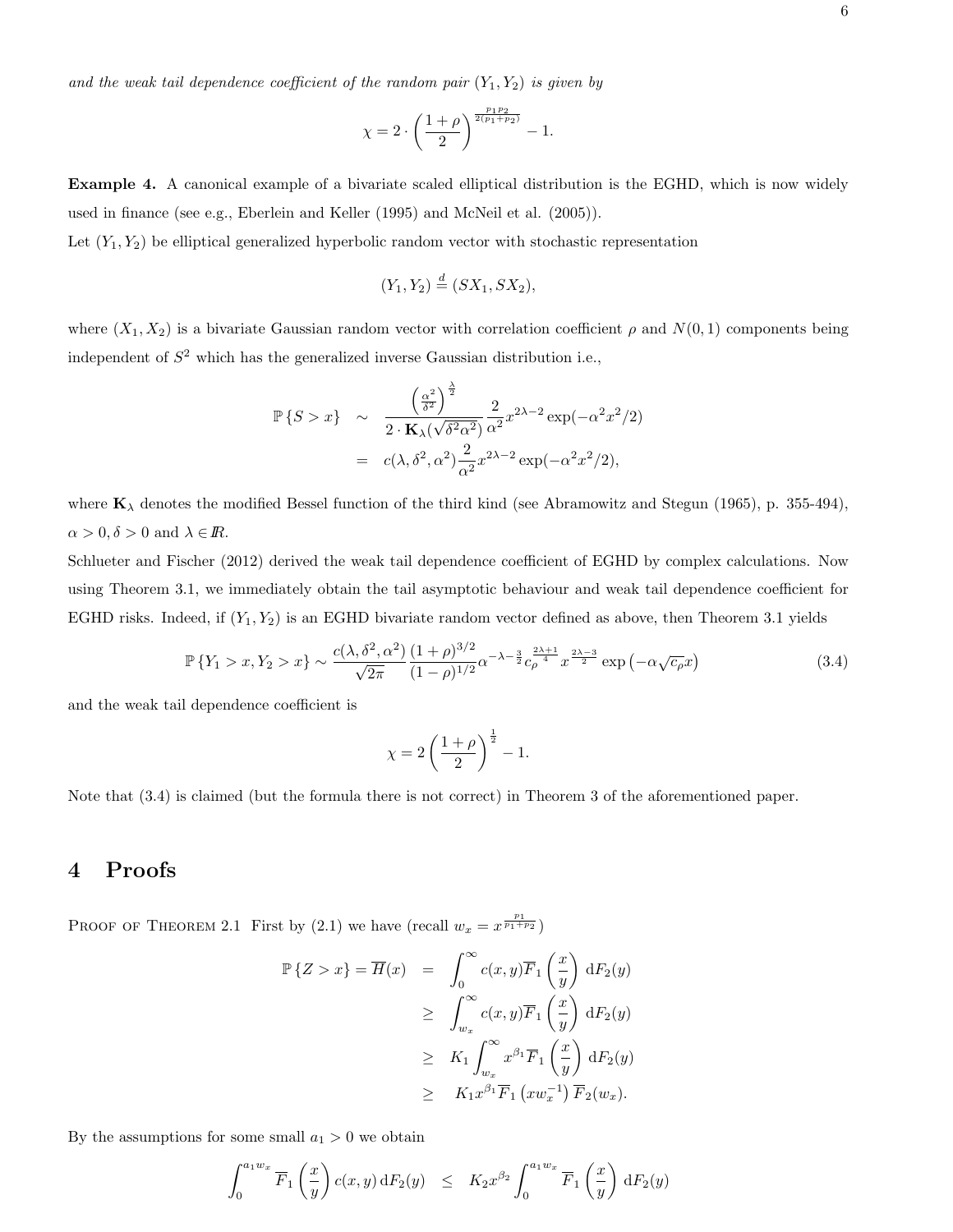$$
\leq K_2 x^{\beta_2} \overline{F}_1 \left( a_1^{-1} x w_x^{-1} \right) = o(\overline{H}(x)).
$$

Similarly, for some large  $a_2 > 0$  we obtain

$$
\int_{a_2w_x}^{\infty} \overline{F}_1\left(\frac{x}{y}\right) c(x,y) dF_2(y) \leq K_2 x^{\beta_2} \overline{F}_2(a_2w_x) = o(\overline{H}(x)).
$$

Next, by Lemma A.5 in Tang and Tsitsiashvili (2004) we can assume that without loss of generality that  $F_2$ is absolutely continuous and therefore we take simply  $F_2(x) = 1 - g_2(x) \exp(-L_2 x^{p_2})$ ,  $x > 0$ . Further, in view of Theorem 1.3.3 of Bingham et al. (1987) we can assume that  $g_2$  is a normalised slowly varying function with derivative  $g'_{2}$ . Consequently, for all large x

$$
\mathbb{P}\{Z > x\} \sim \int_{a_1w_x}^{a_2w_x} \overline{F}_1(x/y)c(x, y) \,dF_2(y)
$$
  
\n
$$
\sim -Dx^{q_1} \int_{a_1w_x}^{a_2w_x} y^{q_2-q_1} \overline{F}_1(x/y) \,d\Big(g_2(y) \exp(-L_2y^{p_2})\Big)
$$
  
\n
$$
= Dx^{q_1} L_2p_2 \int_{a_1w_x}^{a_2w_x} y^{q_2-q_1+p_2-1} \overline{F}_1(x/y)g_2(y) \exp(-L_2y^{p_2}) \left[1 - \frac{g'_2(y)}{g_2(y)L_2p_2} y^{1-p_2}\right] dy
$$
  
\n
$$
\sim DL_2p_2x^{q_1} \int_{a_1w_x}^{a_2w_x} y^{q_2-q_1+p_2-1} g_1(x/y)g_2(y) \exp(-L_1(x/y)^{p_1} - L_2y^{p_2}) dy.
$$

We write further

$$
I_1(x) + I_2(x) + I_3(x) = \left( \int_{a_1 w_x}^{(1+\varepsilon)^{-\frac{1}{p_2}}z_x} + \int_{(1+\varepsilon)^{-\frac{1}{p_2}}z_x}^{(1+\varepsilon)^{\frac{1}{p_2}}z_x} + \int_{(1+\varepsilon)^{\frac{1}{p_2}}z_x}^{a_2 w_x} \right) y^{q_2 - q_1 + p_2 - 1} g_1(x/y) g_2(y) \exp(-L_1(x/y)^{p_1} - L_2 y^{p_2}) dy,
$$

where  $\varepsilon > 0$ ,  $z_x = Aw_x$  and A is given by (1.4). Note that the function  $\psi(y) = L_1 (x/y)^{p_1} + L_2 y^{p_2}$  decreases when  $0 < y \leq z_x$  and increases when  $y \geq z_x$ . As in Liu and Tang (2010), we obtain

$$
I_1(x) \le \exp\left(-\left((1+\varepsilon)^{\frac{p_1}{p_2}}L_1A^{-p_1} + (1+\varepsilon)^{-1}L_2A^{p_2}\right)x^{\frac{p_1p_2}{p_1+p_2}}\right)\int_{a_1w_x}^{(1+\varepsilon)^{-\frac{1}{p_2}}z_x} g_1\left(\frac{x}{y}\right)g_2(y)y^{q_2-q_1+p_2-1}\,dy
$$

and

$$
I_3(x) \le \exp\left(-\left((1+\varepsilon)^{-\frac{p_1}{p_2}}L_1A^{-p_1} + (1+\varepsilon)L_2A^{p_2}\right)x^{\frac{p_1p_2}{p_1+p_2}}\right)\int_{(1+\varepsilon)^{\frac{1}{p_2}}z_x}^{a_2w_x} g_1\left(\frac{x}{y}\right)g_2(y)y^{q_2-q_1+p_2-1}\,dy.
$$

Next, we have

$$
I_2(x)
$$
\n
$$
\geq \left( \int_{(1+\varepsilon/2)^{-\frac{1}{p_2}}z_x}^{z_x} + \int_{z_x}^{(1+\varepsilon/2)^{\frac{1}{p_2}}z_x} \right) y^{q_2-q_1+p_2-1} g_1\left(\frac{x}{y}\right) g_2(y) \exp\left(-\left(L_1\left(\frac{x}{y}\right)^{p_1} + L_2y^{p_2}\right)\right) dy
$$
\n
$$
\geq \exp\left(-\left((1+\varepsilon/2)^{\frac{p_1}{p_2}}L_1A^{-p_1} + (1+\varepsilon/2)^{-1}L_2A^{p_2}\right)x^{\frac{p_1p_2}{p_1+p_2}}\right) \int_{(1+\varepsilon/2)^{-\frac{1}{p_2}}z_x}^{z_x} y^{q_2-q_1+p_2-1} g_1\left(\frac{x}{y}\right) g_2(y) dy
$$
\n
$$
+ \exp\left(-\left((1+\varepsilon/2)^{-\frac{p_1}{p_2}}L_1A^{-p_1} + (1+\varepsilon/2)L_2A^{p_2}\right)x^{\frac{p_1p_2}{p_1+p_2}}\right) \int_{z_x}^{(1+\varepsilon/2)^{\frac{1}{p_2}}z_x} y^{q_2-q_1+p_2-1} g_1\left(\frac{x}{y}\right) g_2(y) dy.
$$

Consequently, as in Liu and Tang (2010), using Taylor's expansion we obtain  $I_1(x) = o(I_2(x))$  and  $I_3(x) = o(I_2(x))$ , implying thus for all  $\varepsilon > 0$ 

$$
\overline{H}(x) \sim DL_2 p_2 x^{q_1} I_2(x) = DL_2 p_2 x^{q_1} \int_{(1+\varepsilon)^{-\frac{1}{p_2}} z_x}^{(1+\varepsilon)^{\frac{1}{p_2}} z_x} g_1\left(\frac{x}{y}\right) g_2(y) y^{q_2-q_1+p_2-1} \exp\left(-L_1\left(\frac{x}{y}\right)^{p_1} - L_2 y^{p_2}\right) dy.
$$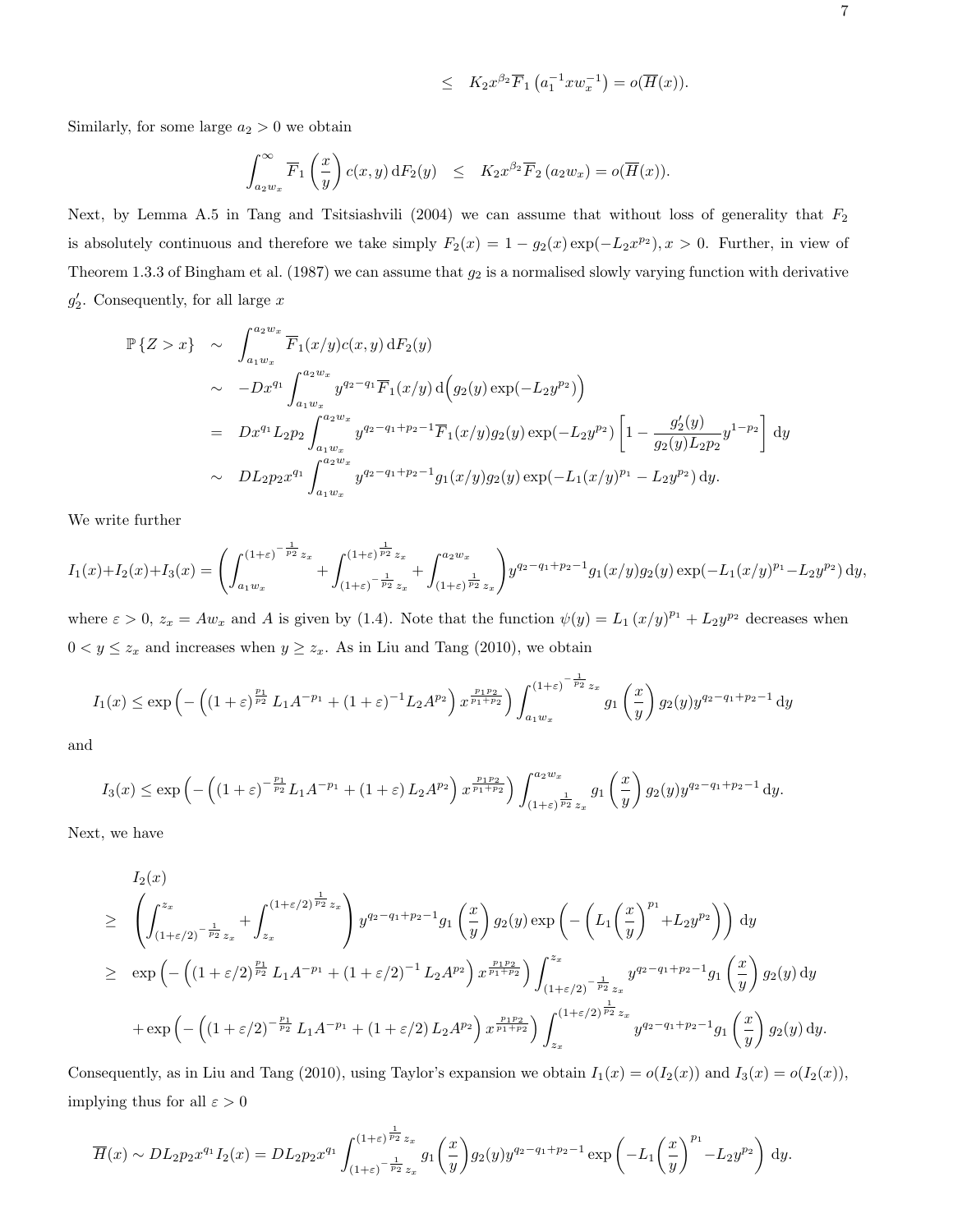Since  $g_1(\cdot), g_2(\cdot)$  are ultimately monotone, assume without loss of generality that they are both ultimately increasing. Hence for  $y \in \left[ (1+\varepsilon)^{-\frac{1}{p_2}} z_x, (1+\varepsilon)^{\frac{1}{p_2}} z_x \right]$  we have

$$
g_1\left((1+\varepsilon)^{-\frac{1}{p_2}}z_x^{-1}x\right)g_2\left((1+\varepsilon)^{-\frac{1}{p_2}}z_x\right)\le g_1\left(\frac{x}{y}\right)g_2(y)\le g_1\left((1+\varepsilon)^{\frac{1}{p_2}}z_x^{-1}x\right)g_2\left((1+\varepsilon)^{\frac{1}{p_2}}z_x\right).
$$
 (4.1)

By letting  $\varepsilon \to 0$  and using the Laplace approximation we obtain

$$
\overline{H}(x) \sim DL_2 p_2 x^{q_1} I_2(x) \sim D \sqrt{\frac{2 \pi p_2 L_2}{p_1 + p_2}} A^{\frac{p_2}{2} + q_2 - q_1} x^{\frac{2p_1 q_2 + 2p_2 q_1 + p_1 p_2}{2(p_1 + p_2)}} g_1(z_x^{-1} x) g_2(z_x) \exp\left(-(L_1 A^{-p_1} + L_2 A^{p_2}) w_x^{p_2}\right),
$$

and thus the proof is complete.  $\Box$ 

PROOF OF COROLLARY 2.2 The tail asymptotic of the distribution of  $Z$  follows easily, therefore we show next the tail asymptotic of the pdf h of Z. For all x large and  $\epsilon \in (0,1)$ , since  $h_1$  is ultimately decreasing

$$
h(x) = \int_0^\infty h_1\left(\frac{x}{y}\right) \frac{1}{y} dF_2(y)
$$
  
\n
$$
\geq \int_{w_x}^{2w_x} h_1\left(\frac{x}{y}\right) \frac{1}{y} dF_2(y)
$$
  
\n
$$
\geq 2^{-1} w_x^{-1} h_1(xw_x^{-1}) [\overline{F}_2(w_x) - \overline{F}_2(2w_x)]
$$
  
\n
$$
\geq (1 - \epsilon) 2^{-1} L_1 p_1 x^{p_1 - \frac{p_1^2}{p_1 + p_2} - 1} g_1(xw_x^{-1}) g_2(w_x) \exp(-(L_1 + L_2) w_x^{p_2})
$$
  
\n
$$
\times \left(1 - \frac{g_2(2w_x)}{g_2(w_x)} \exp(-L_2(2^{p_2} - 1) w_x^{p_2})\right).
$$

Let  $X^*$  be a positive random variable with distribution function  $F^*$  which satisfies

$$
\overline{F}^*(x) \sim x^{p_1} g_1(x) \exp(-L_1 x^{p_1}).
$$

For some  $a_1 > 0$  small enough we have

$$
\int_0^{a_1 w_x} h_1\left(\frac{x}{y}\right) \frac{1}{y} dF_2(y) \le (1+\epsilon)L_1 p_1 x^{-1} \int_0^{a_1 w_x} \overline{F}^*\left(\frac{x}{y}\right) dF_2(y)
$$
  
 
$$
\le (1+\epsilon)L_1 p_1 x^{-1} \overline{F}^*\left(a_1^{-1} w_x^{-1} x\right) = o(h(x)).
$$

Similarly, for some large  $a_2 > 0$ , since  $h_1$  is bounded, there exists a positive constant M such that

$$
\int_{a_2w_x}^{\infty} h_1\left(\frac{x}{y}\right) \frac{1}{y} dF_2(y) \le Ma_2^{-1} w_x^{-1} g_2(a_2w_x) \exp\left(-L_2 a_2^{p_2} w_x^{p_2}\right) = o(h(x)).
$$

Consequently, with the same arguments as in the proof of Theorem 2.1 we obtain

$$
h(x) \sim \int_{a_1w_x}^{a_2w_x} h_1\left(\frac{x}{y}\right) \frac{1}{y} dF_2(y)
$$
  
 
$$
\sim L_1 L_2 p_1 p_2 x^{p_1-1} \int_{a_1w_x}^{a_2w_x} y^{p_2-p_1-1} g_1\left(\frac{x}{y}\right) g_2(y) \exp\left(-L_1\left(\frac{x}{y}\right)^{p_1} - L_2 y^{p_2}\right) dy,
$$

hence the proof follows easily.  $\Box$ 

PROOF OF THEOREM 3.1 In view of  $(3.3)$ 

$$
\mathbb{P}\left\{SX_1 > x, SX_2 > x\right\} \sim \frac{1}{2\pi} \frac{(1-\rho^2)^{\frac{3}{2}}}{(1-\rho)^2} \frac{p_1 + p_2}{p_1 p_2} (L_1 A^{-p_1} + L_2 A^{p_2})^{-1}
$$

$$
\times \left(\frac{2}{1+\rho}\right)^{-\frac{p_1 p_2}{2(p_1+p_2)}+1} x^{-\frac{p_1 p_2}{p_1+p_2}} \mathbb{P}\left\{SR > \sqrt{\frac{2}{1+\rho}}x\right\}
$$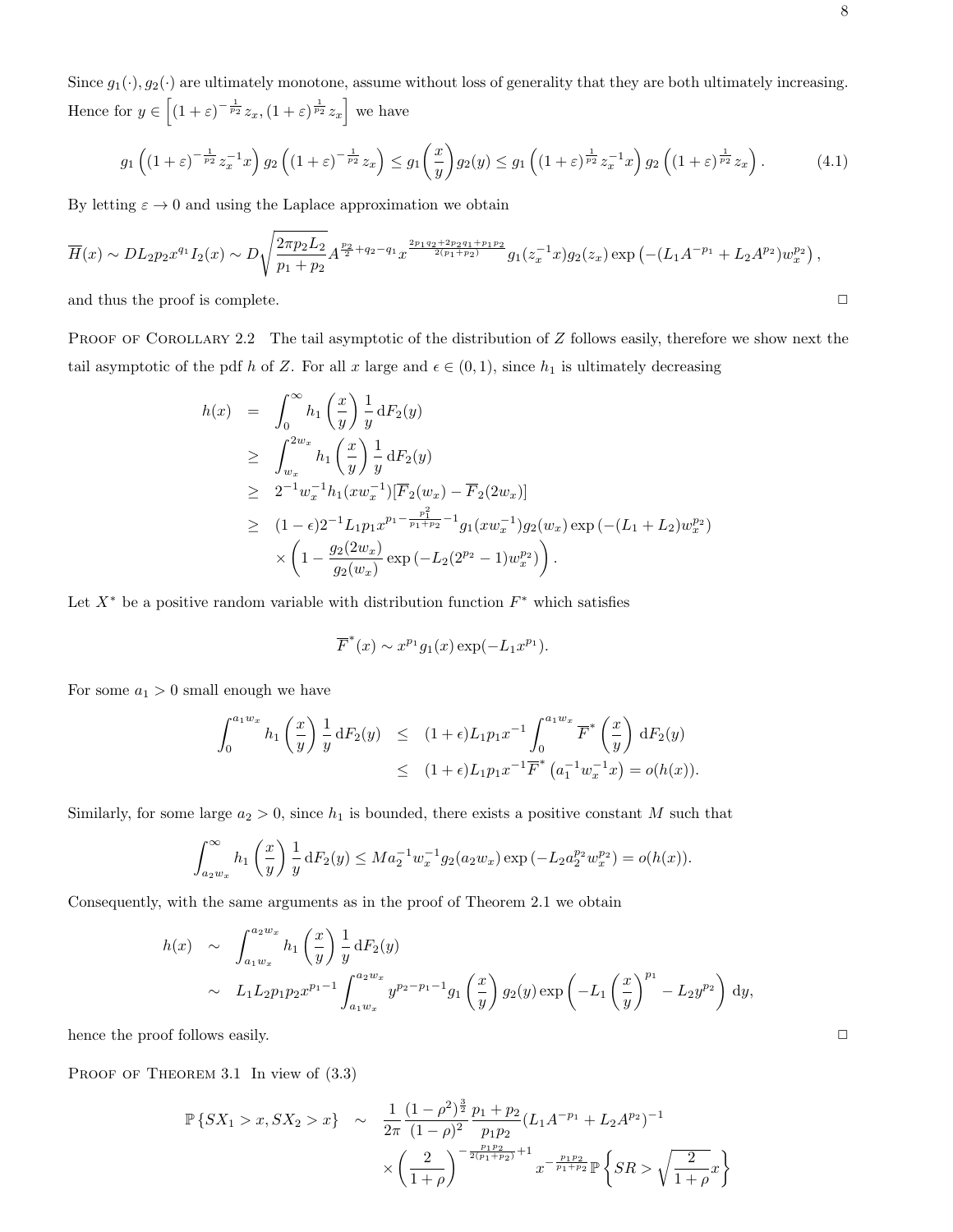and thus by  $(2.8)$  the first claim follows. Since Z is in the Gumbel max-domain of attraction with scaling function  $w(\cdot)$  given by

$$
w(x) = (L_1 A^{-p_1} + L_2 A^{p_2}) \frac{p_1 p_2}{p_1 + p_2} x^{\frac{p_1 p_2}{p_1 + p_2} - 1},
$$

then by Theorem 2.1 of Hashorva (2010) for any  $c > 0$  we have

$$
\lim_{x \to \infty} \frac{w(cx)}{w(x)} = c^{\frac{p_1 p_2}{p_1 + p_2} - 1},
$$

hence the weak tail dependence coefficient is

$$
\chi = 2 \cdot \left(\frac{1+\rho}{2}\right)^{\frac{p_1 p_2}{2(p_1+p_2)}} - 1
$$

establishing thus the proof.  $\Box$ 

Acknowledgments: We would like to thank both referees for constructive suggestions that improved our paper significantly. Z. Weng kindly acknowledges the full financial support by the Swiss National Science Foundation Grant 200021-134785.

# References

- [1] Abramowitz, M. and Stegun, I.A. (1965). Handbook of Mathematical Functions. Dover, New York.
- [2] Arendarczyk, M. and Dębicki, K. (2011). Asymptotics of supremum distribution of a Gausssian process over a Weibullian time. Bernoulli. 17, 194–210.
- [3] Arendarczyk, M. and Debicki, K. (2012). Exact asymptotics of supremum of a stationary Gaussian process over a random interval. Stat. Probab. Lett. 82, 645–652.
- [4] Balakrishnan, N. and Hashorva E. 2011. On Kotz-Pearson Dirichlet distributions. J. Multivariate Anal., 102, 948–957.
- [5] Berman, M.S. (1992). Sojourns and Extremes of Stochastic Processes. Wadsworth & Brooks/Cole.
- [6] Bingham, N., Goldie, C.M. and Teugels, J.L. (1987). Regular Variations. Cambridge, Cambridge University Press.
- [7] Bose, A., Hazra, R.S. and Saha, K. (2012). Product of exponentials and spectral radius of random k circulants. Annales de l'Institut Henri Poincare Probabilites et Statistiques. 48, 424–443.
- [8] Cambanis, S., Huang, S. and Simons, G. (1981). On the theory of elliptically contoured distributions. J. Multivariate Analysis. 11, 368–385.
- [9] Chen, Y. (2011). The finite-time ruin probability with dependent insurance and financial risks. J. Appl. Probab. 48, 1035–1048.
- [10] Cline, D.B.H. and Samorodnitsky, G. (1994). Subexponentiality of the product of independent random variables. Stochast. Process. Appl. 49, 75–98.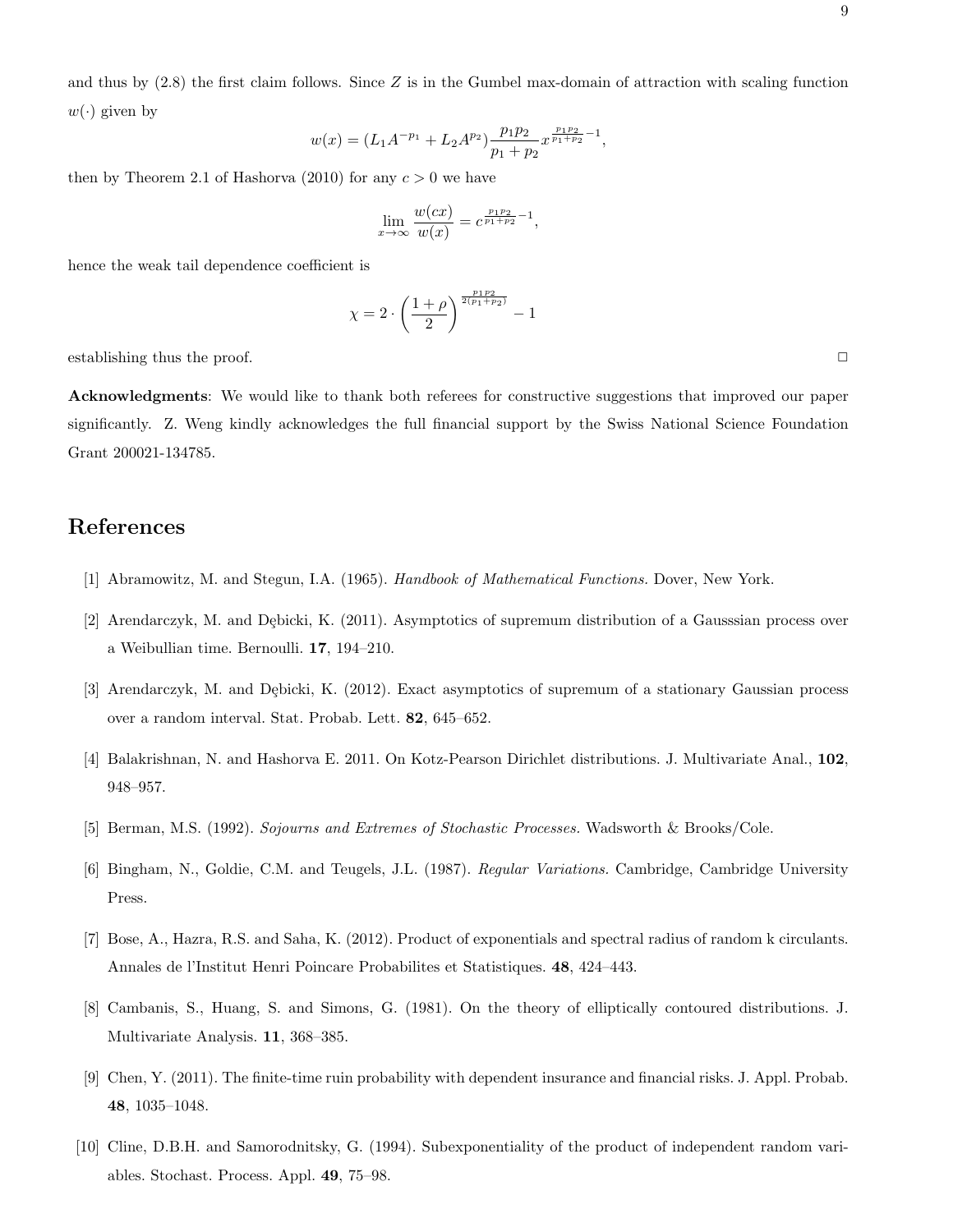- [11] Constantinescu, C., Hashorva, E. and Ji, L. (2011). The Archimedean copula in finite and infinite dimensions - with applications to ruin problems. Insurance: Mathem and Econom. 49, 487-495.
- [12] Eberlein, E. and Keller, U. (1995). Hyperbolic distributions in finance. Bernoulli. 1, 281–299.
- [13] Hashorva, E. (2007). Asymptotics properties of Type I elliptical random vectors. Extremes. 10, 175–206.
- [14] Hashorva, E. (2010). On the residual dependence index of elliptical distributions. Stat. Probab. Lett. 80, 1070–1078.
- [15] Hashorva, E. (2011). On beta-product convolutions. Scandinavian Actuarial J. doi:10.1080/03461238.2011.555939.
- [16] Hashorva, E. (2012). Exact tail asymptotics in bivariate scale mixture models. Extremes. 15, 109–128.
- [17] Hashorva, E., Ji, L. and Tan, Z. (2012). On the infinite sums of deflated Gaussian products. Elect. Comm. Probab. 17, 1-8.
- [18] Hashorva, E. and Pakes, A.G. (2010). Tail asymptotics under beta random scaling. J. Math. Anal. Appl. 372, 496–514.
- [19] Hashorva, E., Pakes, A.G. and Tang, Q. (2010). Asymptotics of random contractions. Insurance: Mathematics and Economics 47, 405–414.
- [20] Jessen, A.H. and Mikosch, T. (2006). Regularly varying functions. Publications de l'Institut Mathmatique, Nouvelle Série, 80, 171-192.
- [21] Jiang, J. and Tang, Q. (2011). The product of two dependent random variables with regularly varying or rapidly varying tails. Stat. Probab. Lett. 81, 957–961.
- [22] Liu, Y. and Tang, Q. (2010). The subexponential product convolution of two Weibull-type distributions. J. Aust. Math. Soc. 89, 277–288.
- [23] Maulik, K. and Resnick, S. (2004). Characterizations and examples of hidden regular variation. Extremes. 7, 31–67.
- [24] McNeil, A. J., Frey, R. and Embrechts, P. (2005). Quantitative risk management: concepts, techniques, and tools. Princeton University Press, Princeton.
- [25] Nadarajah, S. (2005). Sums, products and ratios of generalized beta variables. Stat. Papers. 47, 69–90.
- [26] Nadarajah, S. and Kotz, S. (2005). On the product and ratio of gamma and beta random variables. Allgemeines Statistisches Archiv. 89, 435–449.
- [27] Pakes, A.G. and Navarro, J. (2007). Distributional characterizations through scaling relations. Aust. & N.Z. J. Stat. 49, 115–135.
- [28] Resnick, S.I. (1987). Extreme Values, Regular Variation and Point Processes. Springer, New York.